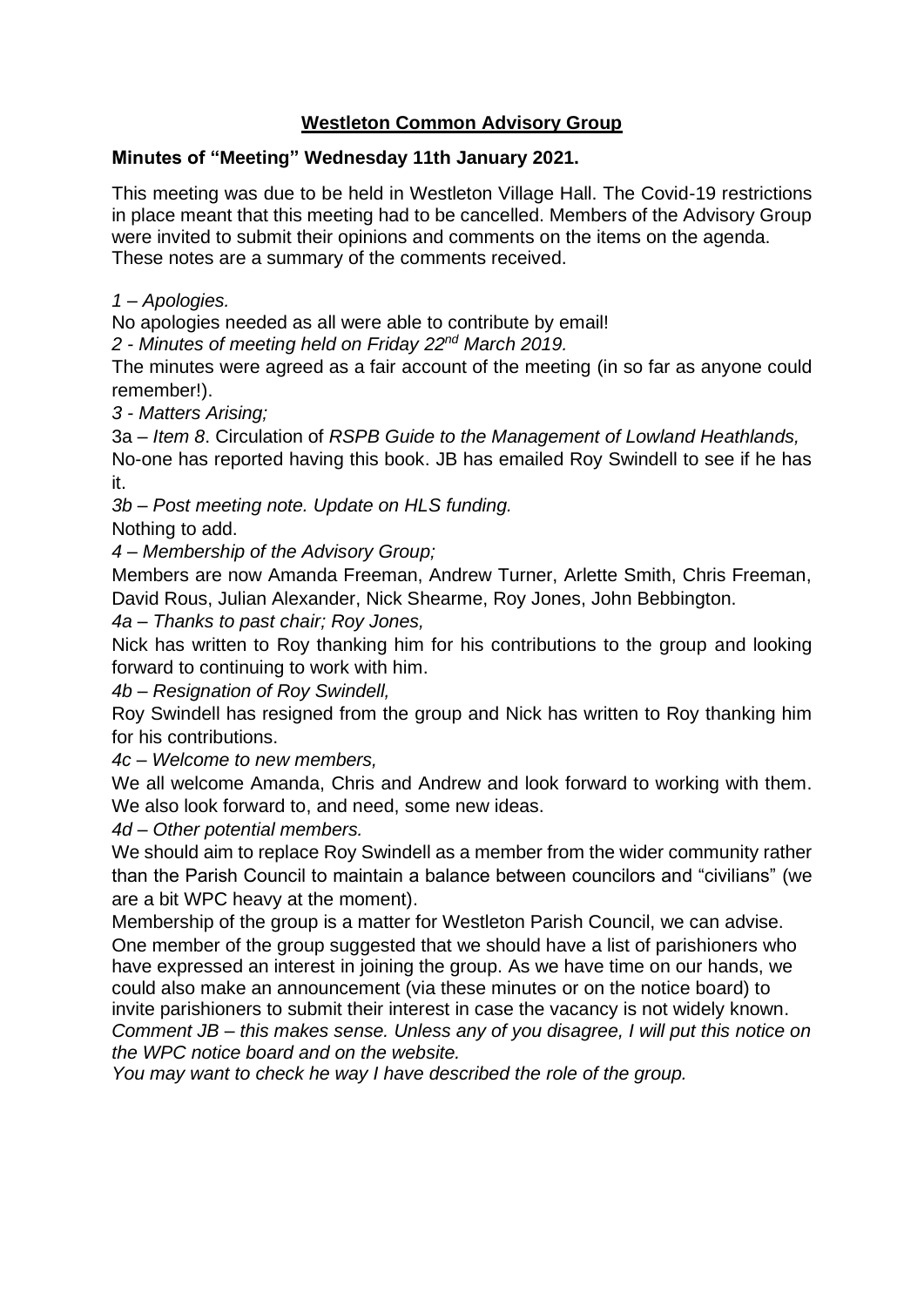# Westleton Common Advisory Group.

There is a vacancy on the Westleton Common Advisory Group.

Westleton Parish Council is responsible for the management of the Common. The role of the advisory group is to develop and implement the management plan and to ensure that the interests and wishes of the community are considered fairly.

Any Westleton resident who wishes to join the group should contact John Bebbington [\(johnannbebbington@outlook.com\)](mailto:johnannbebbington@outlook.com). The group will advise Westleton Parish Council on the appointment.

The Advisory Group cannot appoint a new member but it will let Westleton Parish Council know who is interested in joining and offer its advice, ideally after discussion at a full face to face meeting, if such a meeting can be held reasonably soon. *5 – Emergency access onto Common.*

We should delay discussing this till we are able to meet properly.

*5a – Report of meeting with Suffolk Fire and Rescue* 

To be discussed next time we can hold a proper meeting as part of the discussion of emergency access onto the common.

*6 – Update circular - email sent 22/10/2020* 

Nothing to add.

*7 – Outstanding work to be done (report of tour of inspection during working party held on Saturday 19/09/2020).*

David, Nick and Julian could tell us what conclusions they arrived at. However, they will now be out of date as we are now 4 months further down the road.

It is very unlikely that we will be able to hold any work parties during January of February 2021 because of the Covid-19 restrictions. If we can hold a working party in March that will be restricted to a general tidying up only. We then get into the nesting and breeding season so nothing could be done before September 2021.

So, we are not going to be able to do any work until September 2021. However, we should decide on priorities for the 2021/22 work programme during the summer. Items for consideration include clearance of gorse, general maintenance on

common. Use of contractors. We may also need to contact Defra about any changes we need for works that might affect grant payments.

Nick has been in touch with a hedge cutting contractor who is quoting approximately £38.50 \* VAT per hour. He is waiting to meet with him.

Nick has also had discussion with Antony Clough about the location of an owl box he has built.

*8 – Management of common without the help of the Community Pay-Back scheme...the future.*

As we have not had help from the Community payback scheme during 2020 and cannot expect any in 2021 we are behind on the cutting and will have to do a complete survey in spring/early summer 2021 to see which areas require work and the work that need to be done. We need to consider using contactors to do big areas of cutting. We should aim to get this done in late August/early September 2021. We are likely to be making more use of contractors than in the past. So, we need to ensure that that due diligence is followed in awarding contracts. As one member of the Group has agreed to do the Westleton Parish Council audit for 2020/21 and is likely to do it in 2021/22. We need to avoid any potential embarrassment.